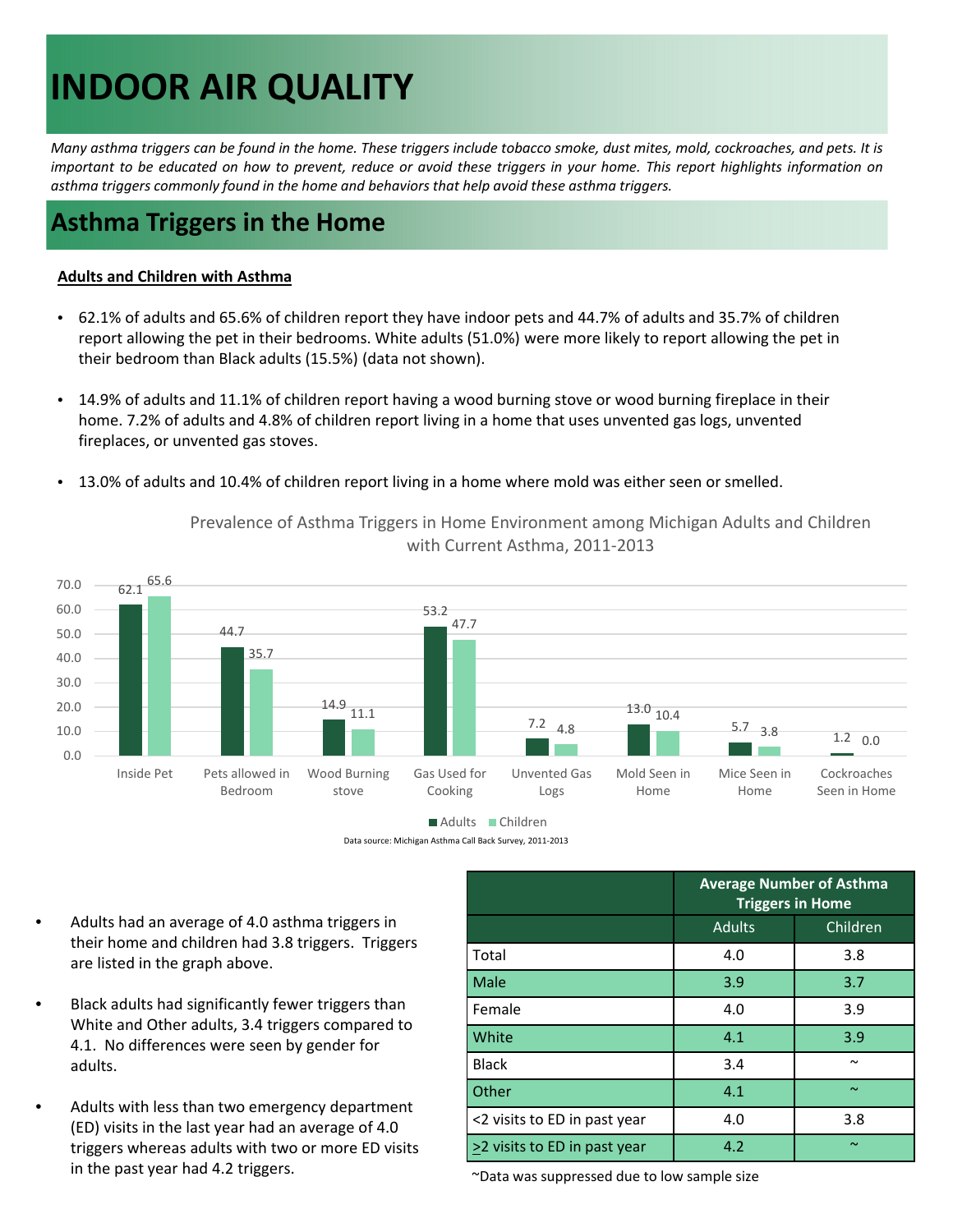## **Asthma Trigger Avoidance Behaviors**

#### **Adults and Children with Current Asthma**

- • 54.6% of adults and 60.1% of children reported living in a home where the kitchen fan is used when cooking and 59.0% of adults and 56.0% of children in a home where the bathroom exhaust fan is used.
- • 36.1% of adults and 44.1% of children report that their sheets are washed in hot water, adult females (38.5%) reported this more than adult males (31.9%).
- • 31.6% of adults and 43.8% of children reported using a mattress cover and 31.6% of adults and 42.8% of children reported using a pillow cover.



### Prevalence of Asthma Trigger Avoidance in the Home among Michigan Adults and Children with Current Asthma, 2011‐2013

Data source: Michigan Asthma Call Back Survey, 2011-2013

- • Adults reported on average 3.5 asthma trigger avoidance behaviors in their home and children reported 3.9. Trigger avoidance behaviors are listed in the graph above.
- Male adults reported significantly fewer asthma trigger avoidances (3.3) compared to female adults (3.7). There was no significant differences by gender among the children.
- • Adults with two or more ED visits in the past year had fewer asthma trigger avoidance behaviors (3.3) compared to adults with less than two ED visits (3.6), though the difference was not ~Data was suppressed due to low sample size significant.

|                              | <b>Average Number of Asthma</b><br><b>Triggers Avoided in Home</b> |            |
|------------------------------|--------------------------------------------------------------------|------------|
|                              | <b>Adults</b>                                                      | Children   |
| Total                        | 3.5                                                                | 3.9        |
| Male                         | 3.3                                                                | 4.1        |
| Female                       | 3.7                                                                | 3.6        |
| White                        | 3.6                                                                | 4.0        |
| <b>Black</b>                 | 3.3                                                                | $\tilde{}$ |
| Other                        | 3.6                                                                | $\sim$     |
| <2 visits to ED in past year | 3.6                                                                | 3.9        |
| >2 visits to ED in past year | 3.3                                                                | $\sim$     |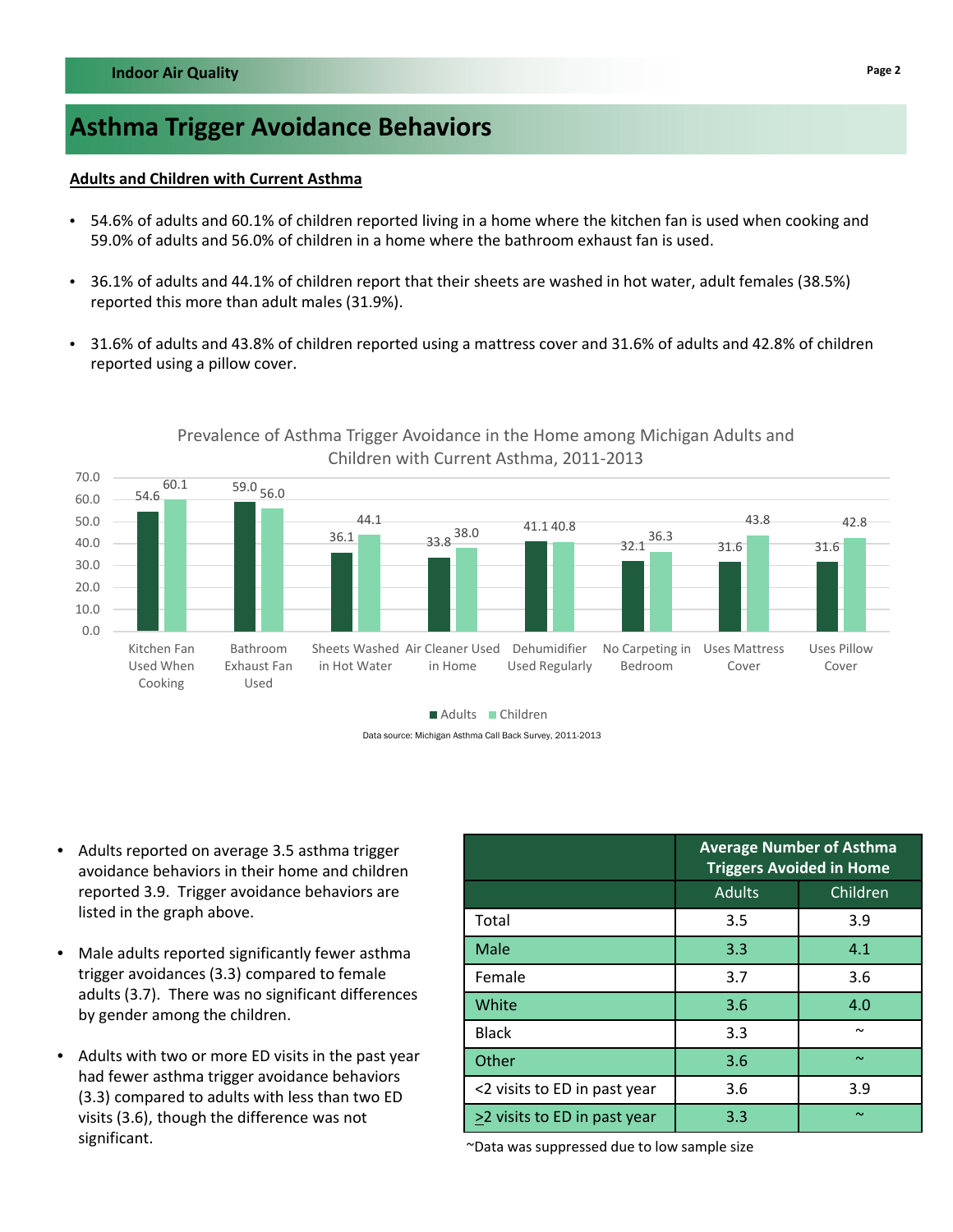### **Secondhand Smoke among Adults**

#### **Smoking in the House**

 • Adults who reported being exposed to secondhand smoke within their home were more likely to report current asthma (15.2%) compared to those not exposed to secondhand smoke (9.3%).

 Prevalence of Michigan Adults by Exposure to Cigarette Smoke in the Home, 2015



 Number of Days with No Asthma Symptoms in the Past 2 Weeks among Michigan Adults with Current Asthma, by Secondhand Smoke Exposure, 2011‐2013



Data source: Michigan Asthma Call Back Survey, 2011‐2013

 Prevalence of Health Care Utilization among Michigan Adults with Curren Asthma, by Exposure to Secondhand Smoke, 2011‐2013



Data source: Michigan Asthma Call Back Survey, 2011‐2013

#### **Asthma Symptom‐Free Days**

- • Adults who were exposed to secondhand smoke in the home were more likely to report having no symptom‐free days (37.3%) compared to adults not exposed to secondhand smoke (21.9%).
- • Adults who were not exposed to secondhand smoke in the home were more likely to report being symptom‐free all 14 days (36.3%) compared to adults exposed to secondhand smoke (23.8%).

#### **Healthcare Utilization**

- • Adults who were exposed to secondhand smoke in the home were more likely to report visiting the emergency department (ED) at least once (22.7%) compared to adults not exposed to secondhand smoke (14.8%).
- • Adults who were exposed to secondhand smoke in the home were more likely to report visiting the ED two or more times (14.4%) compared to adults not exposed to secondhand smoke (6.8%).
- • Adults who were exposed to secondhand smoke in the home were more likely to report being hospitalized at least once (5.1%) compared to adults not exposed to secondhand smoke (4.2%). However this difference is not statistically significant.